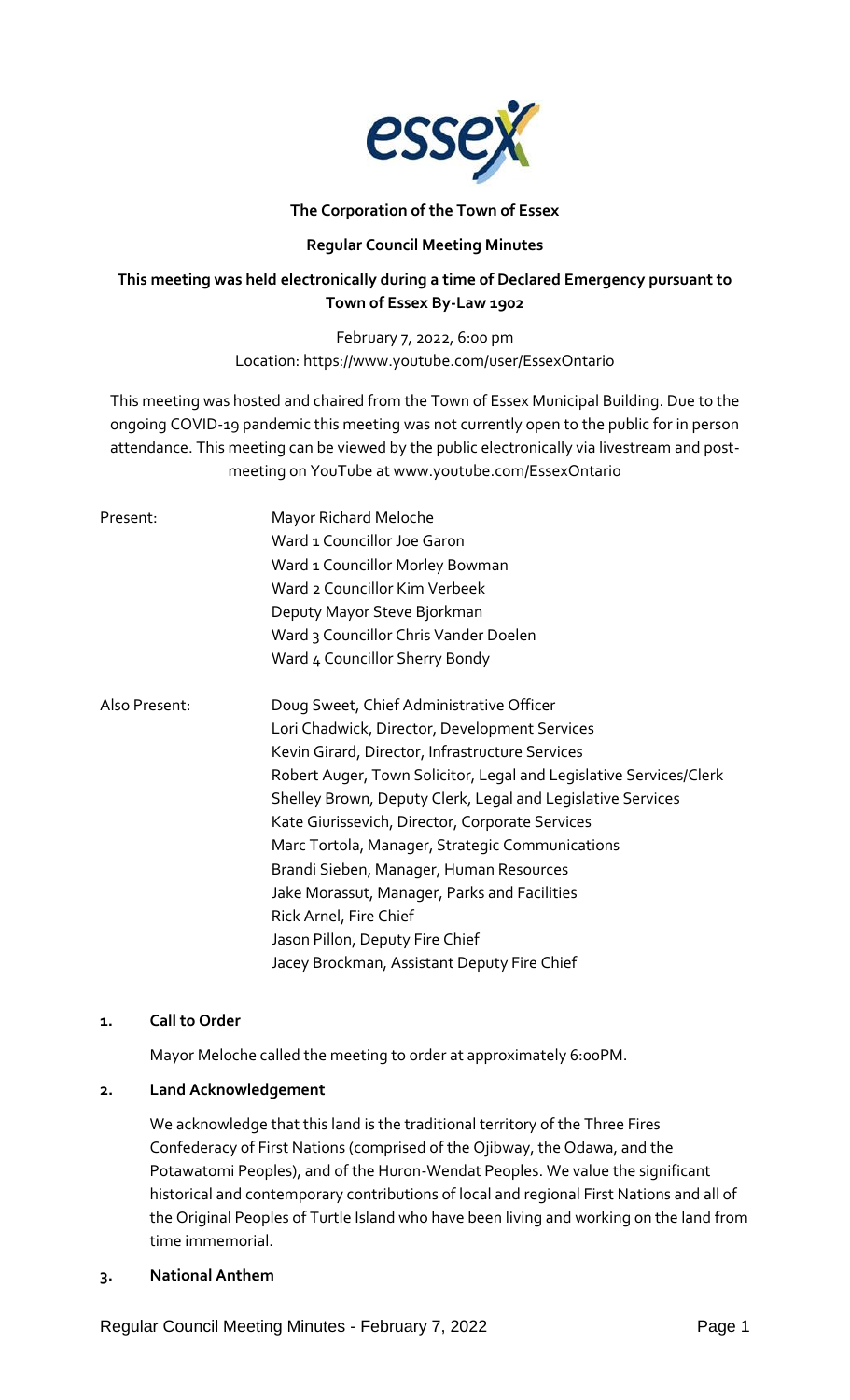# **4. Closed Meeting Report**

Robert Auger, Town Solicitor/Clerk, Legal and Legislative Services provided a verbal report on the Closed meeting held on February 7, 2022. He reported that Council met electronically in Closed Session on January 7, 2022 at 3:00 PM as permitted to do so by Section 239 2 (b) 239 (e) and 239 (f) of the Municipal Act.

At the Closed Session Council discussed litigation matters and personnel matters about an identifiable individual. Council provided direction on one of those litigation matters.

## **5. Declarations of Conflict of Interest**

There were no declarations of conflicts of interest noted at this time.

## **6. Adoption of Published Agenda**

## **6.1 Regular Council Meeting Agenda for February 7, 2022**

**R22-02-025** Moved By Councillor Bowman Seconded By Deputy Mayor Bjorkman

**That** the published agenda for the February 7, 2022 Regular Council Meeting be adopted with the following amendment:

1. That Agenda Item 17.1.2 be added to allow for the presentment of a Notice of Motion by Councillor Verbeek.

# **Carried**

## **7. Adoption of Minutes**

# **7.1 Regular Council Meeting Minutes for January 17, 2022**

## **R22-02-026** Moved By Councillor Garon

Seconded By Councillor Verbeek

**That** the minutes of the Regular Council Meeting held January 17, 2022 be adopted as circulated.

# **Carried**

# **8. Public Presentations**

# **8.1 Fire Chief Rick Arnel, Town of Essex Fire and Rescue Service**

Congratulation Ceremony for the following Probationary Firefighters on their successful completion of training

Adam Mitchell - Essex Station 1

Kevin Sinn - Essex Station 1

Cole Freeman - Essex Station 2

Angela Lang - Essex Station 2

Dennis Lang - Essex Station 2

Austin Power-Wagenaar - Essex Station 2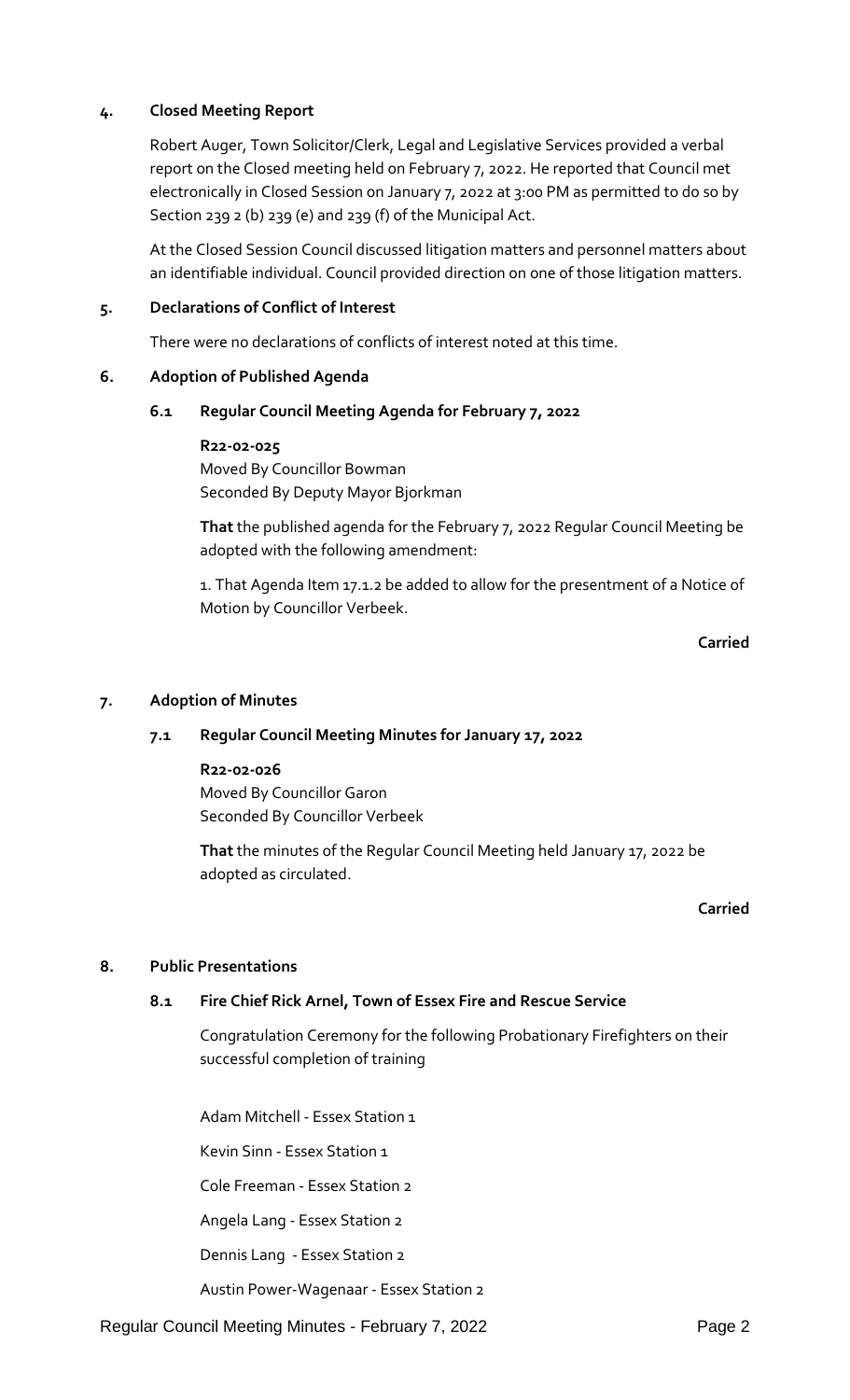Kyle Vermast - Essex Station 2

Jared Burns - Essex Station 3

Alex Dunmore - Essex Station 3

Daniel (D.J.) Lacey - Essex Station 3

Kyle Renaud - Essex Station 3

Presentation of Essex Fire and Rescue Badges and Essex Fire Coins

Fire Chief Rick Arnel, Town of Essex Fire and Rescue Service announced that the newest firefighter recruits are being promoted to Probationary Firefighters. He stated that they will be evaluated by their peers for the next several months and will write the provincial examination to become certified Firefighters on April 30, 2022. He presented them with their Essex Fire and Rescue Badges, wallets, coins, and the Project In All coin.

Council congratulated them on the completion of their training and welcomed them to the Essex Fire and Rescue Service.

**R22-02-027** Moved By Deputy Mayor Bjorkman Seconded By Councillor Bondy

**That** the presentation made by Fire Chief Rick Arnel to the Probationary Firefighters be received; and

**That** Council extends their congratulations to the Probationary Firefighters on their successful completion of the required training.

**Carried**

### **8.2 David Mota, Resident**

RE: Affordable Housing Presentation

David Mota explained that he is an advocate for affordable housing across Essex County. He provided possible solutions for the lack of affordable housing such as incentives to move to the community, options for second dwellings, interactive mapping, a modular dwelling park and a land trust. He advised that this could benefit the community through increased tax revenue, land conservation, economic impact, and existing infrastructure. He noted that his hope is to establish goals and timelines to implement short-term and long-term plans to help solve the affordable housing crisis in our community.

Council discussed various options regarding affordable housing in the Town of Essex.

**R22-02-028** Moved By Councillor Bondy Seconded By Deputy Mayor Bjorkman

**That** David Mota be permitted10 minutes for his presentation regarding Affordable Housing.

**Carried**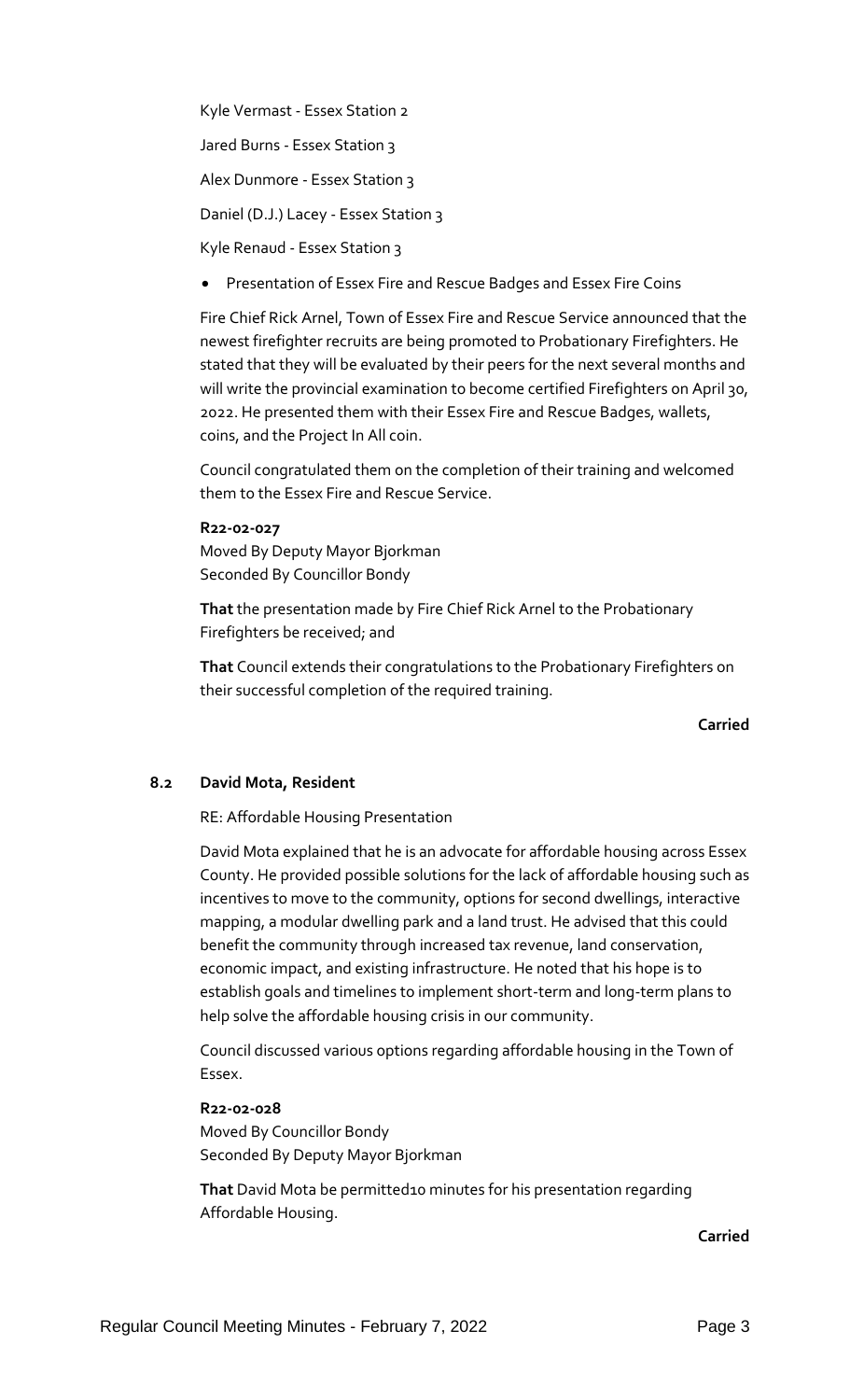## **R22-02-029**

Moved By Councillor Bowman Seconded By Councillor Vander Doelen

**That** Council direct Administration to prepare a report to Council outlining potential ways that the Town of Essex can address the affordable housing issue within our municipality.

**Carried**

## **9. Unfinished Business**

### **10. Reports from Administration**

### **10.1 Capital Works and Infrastructure-2022-01**

RE: 2022 Bridge and Culvert Inspections

**R22-02-030**

Moved By Councillor Bowman Seconded By Councillor Vander Doelen

**That** Capital Works and Infrastructure-2022-01 Report entitled 2022 Bridge and Culvert Inspections prepared by Kevin Girard, Director, Infrastructure Services dated February 7, 2022 be received; and

**That** Council appoint the engineering firm of Keystone Bridge Management Corporation (Keystone) to provide engineering services to complete the 2022 inspections of structures within the Town of Essex in accordance with the completed request under Section 22.03 of the Town of Essex Procurement By-Law 1043.

**Carried**

# **10.2 Capital Works and Infrastructure-2022-02**

RE: 2021 Engineering Services for Bridge Replacement/Rehabilitation

### **R22-02-031**

Moved By Deputy Mayor Bjorkman Seconded By Councillor Garon

**That** Capital Works and Infrastructure-2022-02 Report entitled 2021 Engineering Services for Bridge Replacement/Rehabilitation prepared by Kevin Girard, Director, Infrastructure Services dated February 7, 2022 be received;

**That** Council award the Engineering Services for Bridge Rehabilitation (RFP-ID-21-024) to RC Spencer Associates Inc. in the amount of \$61,152.67 including all non-refundable Harmonized Sales Tax; and

**That** Council approve the additional funding of \$11,152.67 above the approved 2022 Capital Budget of \$50,000 for Engineering for Various Bridges and Culverts (PW-21-0011) from the Town's Asset Management Lifecycle Reserve.

**Carried**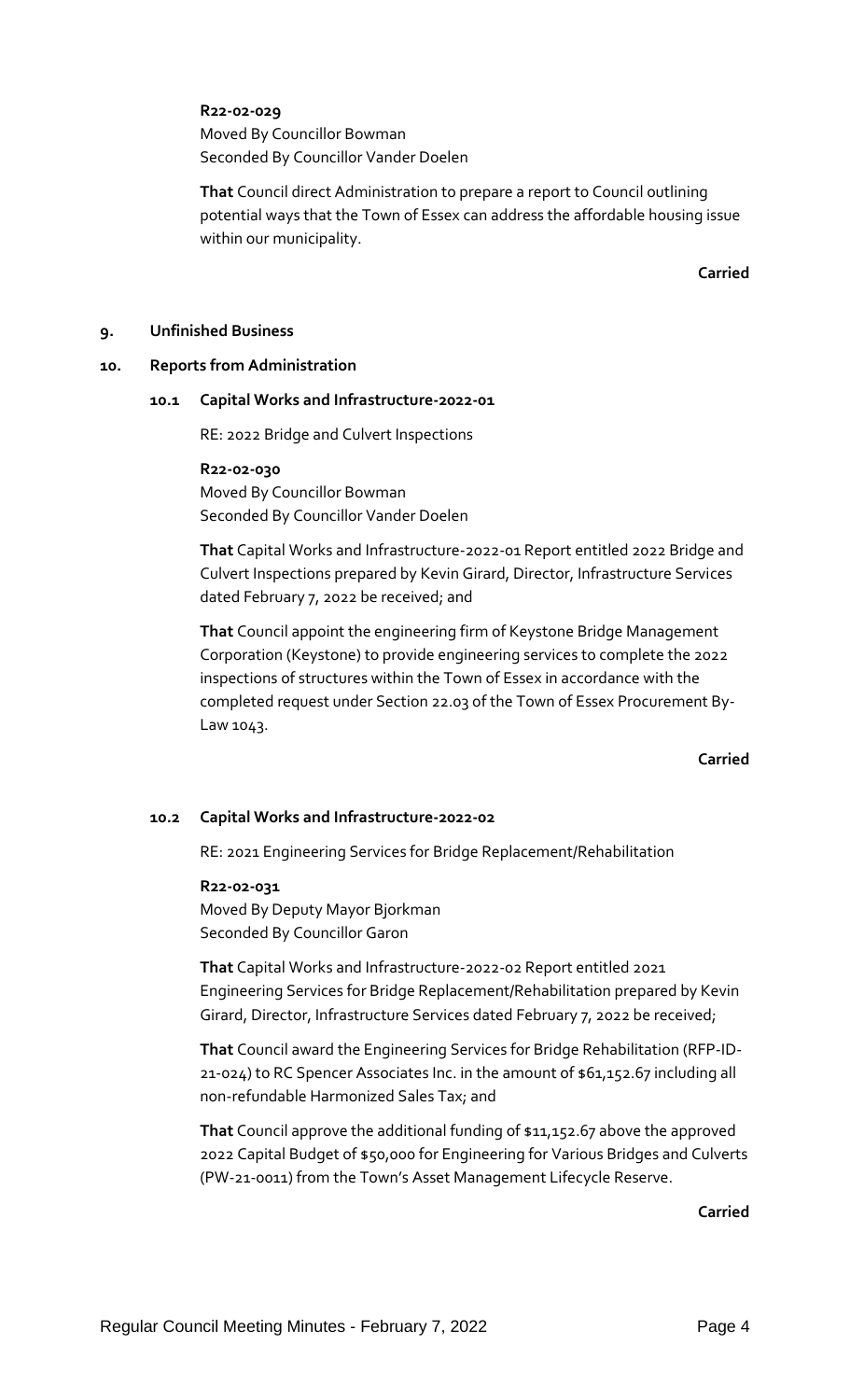## **10.3 Community Services-2022-01**

RE: Colchester Harbour Operating Agreement Renewal with the Department of Fisheries and Oceans (DFO)

## **R22-02-032**

Moved By Deputy Mayor Bjorkman Seconded By Councillor Bowman

**That** Community Services-2022-002 Report entitled Colchester Harbour Operating Agreement Renewal with the Department of Fisheries and Oceans Canada be received;

**That** Council approve By-Law Number 2121 to renew the operating agreement of the Colchester Harbour with the Department of Fisheries and Oceans under the same terms and conditions for an additional five (5) years commencing February 1, 2022; and

**That** By-Law 2121 be read a first, a second and a third time and finally passed on February 7, 2022.

**Carried**

# **10.4 Community Services-2022-02**

RE: Canada Community Revitalization Fund – Essex Centre Sport Field Funding Application

## **R22-02-033**

Moved By Councillor Garon Seconded By Councillor Bowman

**That** Community Services-2022-02 Report entitled Canada Community Revitalization Fund (CCRF) – Essex Centre Sport Field Funding Application be received; and

**That** the following resolution be approved by Council for the purpose of confirming funding for the Canada Community Revitalization Fund (CCRF) for the development of a portion of Phase 1 of the new Essex Centre Sport Fields:

- a. **That** Council approve the submission of an application to Canada Community Revitalization Fund (CCRF) for the development of a portion of Phase 1 of the new Essex Centre Sport Fields; and
- b. **That** should the Town of Essex be successful in receiving the maximum of 75% of all eligible Canada Community Revitalization Fund costs submitted, up to a maximum of \$750,000 of the total Phase 1A project (Budget cost of \$1,068,899), that the Town of Essex confirms funding for the remaining \$318,899 of the total Phase 1A project cost through the General Contingency Reserve.

**Carried**

# **10.5 Corporate Services-2022-01**

RE: 2022 Capital Financing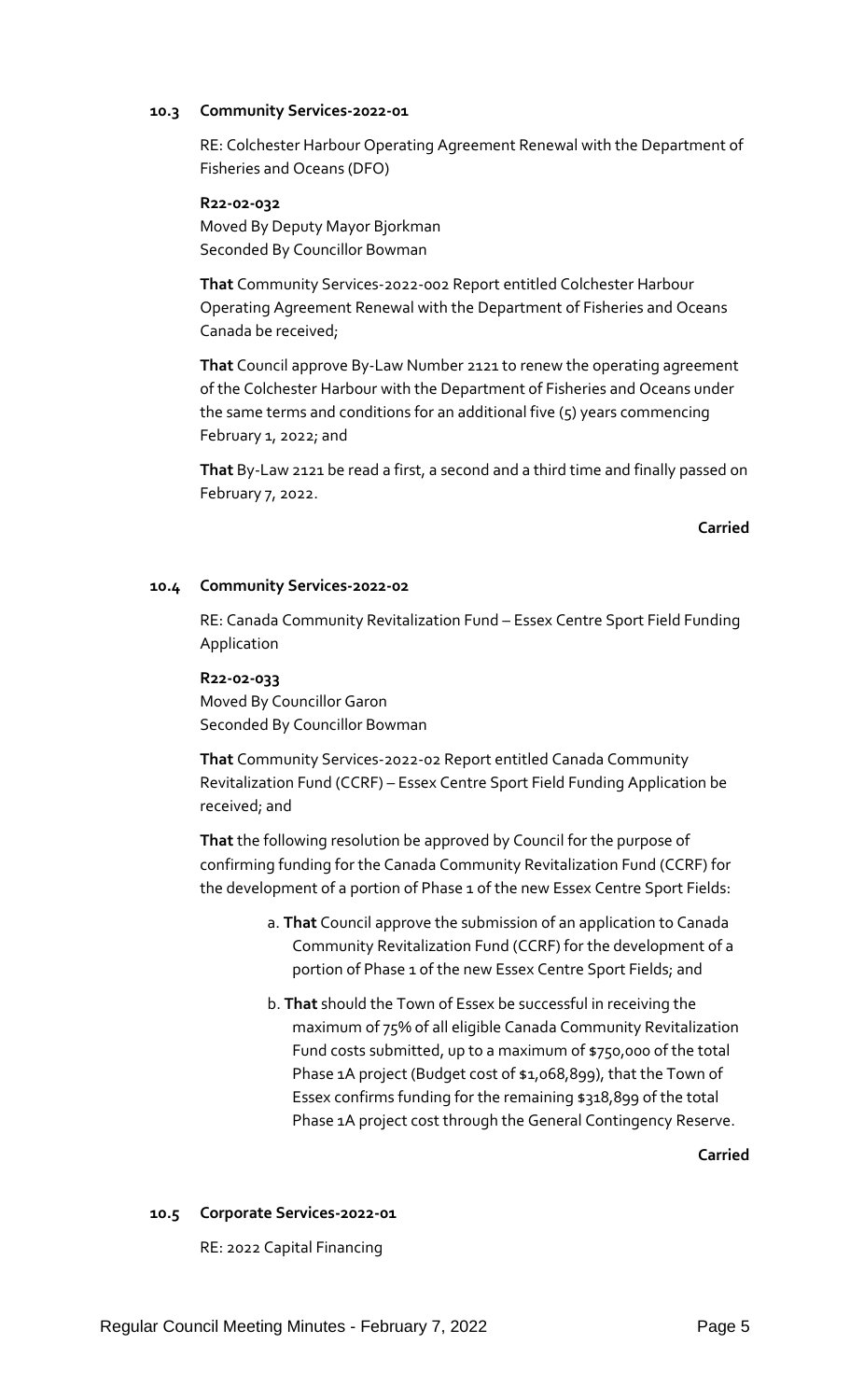## **R22-02-034**

Moved By Councillor Bondy Seconded By Deputy Mayor Bjorkman

**That** Corporate Services-2022-01 Report entitled 2022 Capital Financing prepared by Katelynn Giurissevich, Director, Corporate Services dated February 7, 2022 be received; and

**That** By-Law 2120 be read a first, second and a third time and be finally passed on February 7, 2022.

**Carried**

### **10.6 Fire and Rescue Services-2022-01**

RE: Essex Fire 2021 Annual Review

Rick Arnel, Fire Chief, Fire and Rescue Services explained that the Essex Fire 2021 Annual Review outlines the values, principles, and core services. He thanked the Essex firefighters for their accomplishments, courage, compassion and dedicated service to our community during this demanding and rewarding year.

### **R22-02-035**

Moved By Councillor Bowman Seconded By Councillor Bondy

**That** Fire and Rescue Services-2022-01 Report entitled Essex Fire and Rescue 2021 Annual Review prepared by Richard Arnel, Fire Chief dated February 7, 2022, be received for information.

### **Carried**

### **10.7 Parks and Facilities-2022-01**

RE: Ice Rental/Floor Rate Increase Starting 2022-2023 Season

### **R22-02-036**

Moved By Councillor Bowman Seconded By Councillor Garon

**That** Parks and Facilities-2022-01 Report entitled Ice Rental/Floor Rate Increase Starting 2022-2023 Season prepared by Jake Morassut, Manager, Parks and Facilities dated February 7, 2022 be received; and

**That** Council approve a 1.5% rate increase for all ice rentals beginning August 1, 2022.

**Carried**

# **10.8 Parks and Facilities-2022-02**

RE: Request of Additional Funds for Harbour Gate Installation

#### **R22-02-037**

Moved By Councillor Bowman Seconded By Councillor Bondy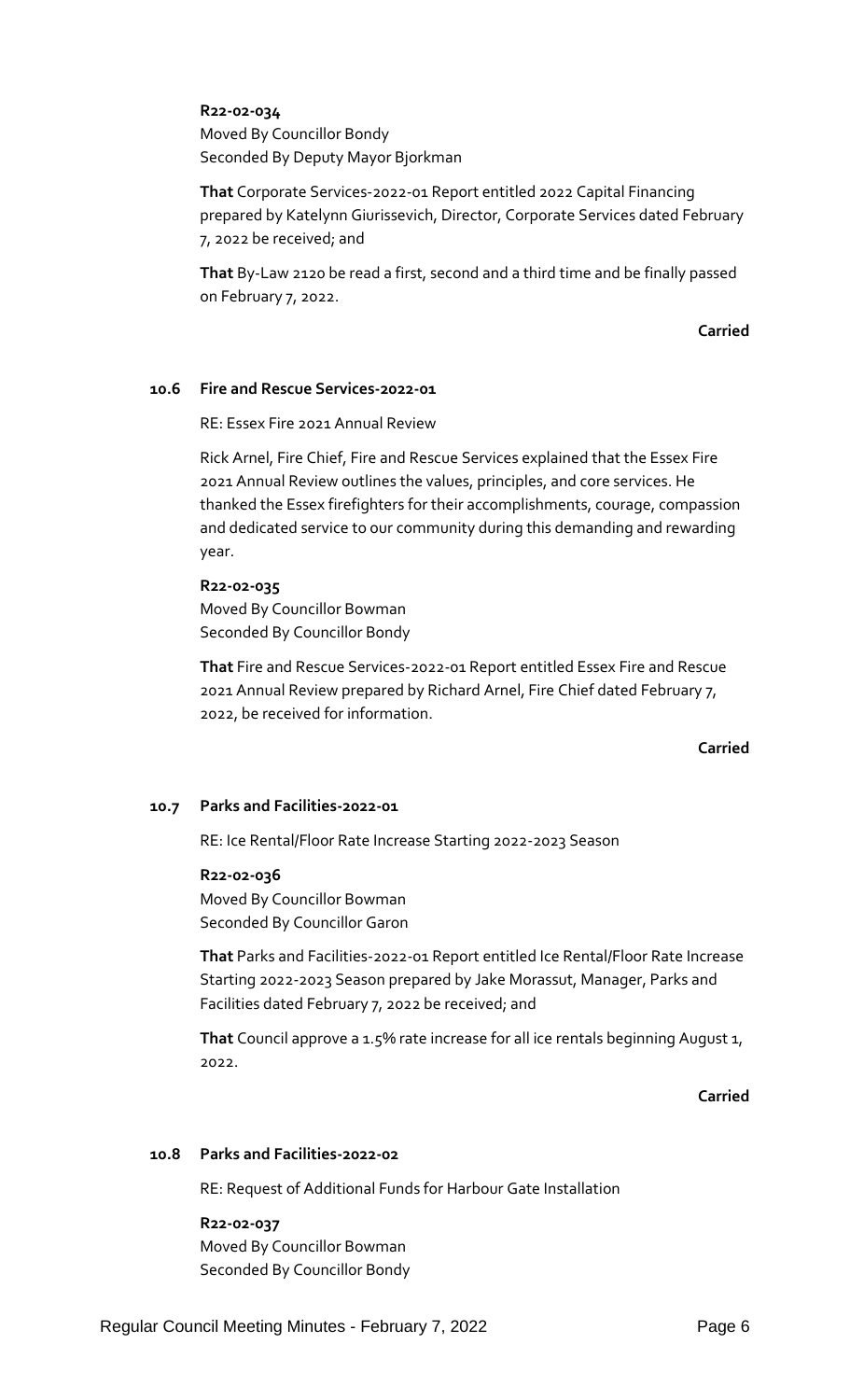**That** Parks and Facilities-2022-02 Report entitled Request of Additional Funds for Harbour Gate Installation, prepared by Jake Morassut, Manager, Parks and Facilities dated February 7, 2022, be received; and

**That** Council approve an additional \$8,840.83 to be funded from the Parks and Recreation Building and Equipment Reserve for capital project CS-21-0086 Install Gates and FOBs at Each Colchester Dock Entrance.

**Carried**

# **10.9 Economic Development-2022-02**

RE: Community Improvement Plan – Annual Summary 2021

Lori Chadwick, Director, Infrastructure Services, provided a verbal report on the Annual Community Improvement Plan. She noted that it has been a successful and busy year for the Community Improvement Plan (CIP) program as many businesses applied for the Harrow and Essex Community Improvement Plan (CIP) programs. She explained that Administration is seeking Council's support to redirect \$30,901.38 from the Harrow Colchester County Road 50 Community Improvement Plan and transferring it to the Essex Community Improvement Plan to balance the accounts.

## **R22-02-038**

Moved By Councillor Bowman Seconded By Councillor Verbeek

**That** Economic Development-2022-02 Report entitled Community Improvement Plan-Annual Summary 2021 prepared by Nelson Silveira, Economic Development Officer dated February 7, 2022 be received; and

**That** Council approve the transfer of \$30,901.38 from the Harrow and Colchester Community Improvement Plan (CIP) budget to fund pending applications through the Essex Community Improvement Plan (CIP) program for the December 31, 2021 year end.

## **Carried**

### **11. Reports from Youth Members**

### **12. County Council Update**

### **12.1 Essex County Council Regular Meeting Minutes - December 15, 2021**

# **R22-02-039**

Moved By Deputy Mayor Bjorkman Seconded By Councillor Garon

**That** the minutes of the Regular County Council Meeting held December 15, 2021 be received.

**Carried**

### **13. Correspondence**

### **13.1 Correspondence to be received**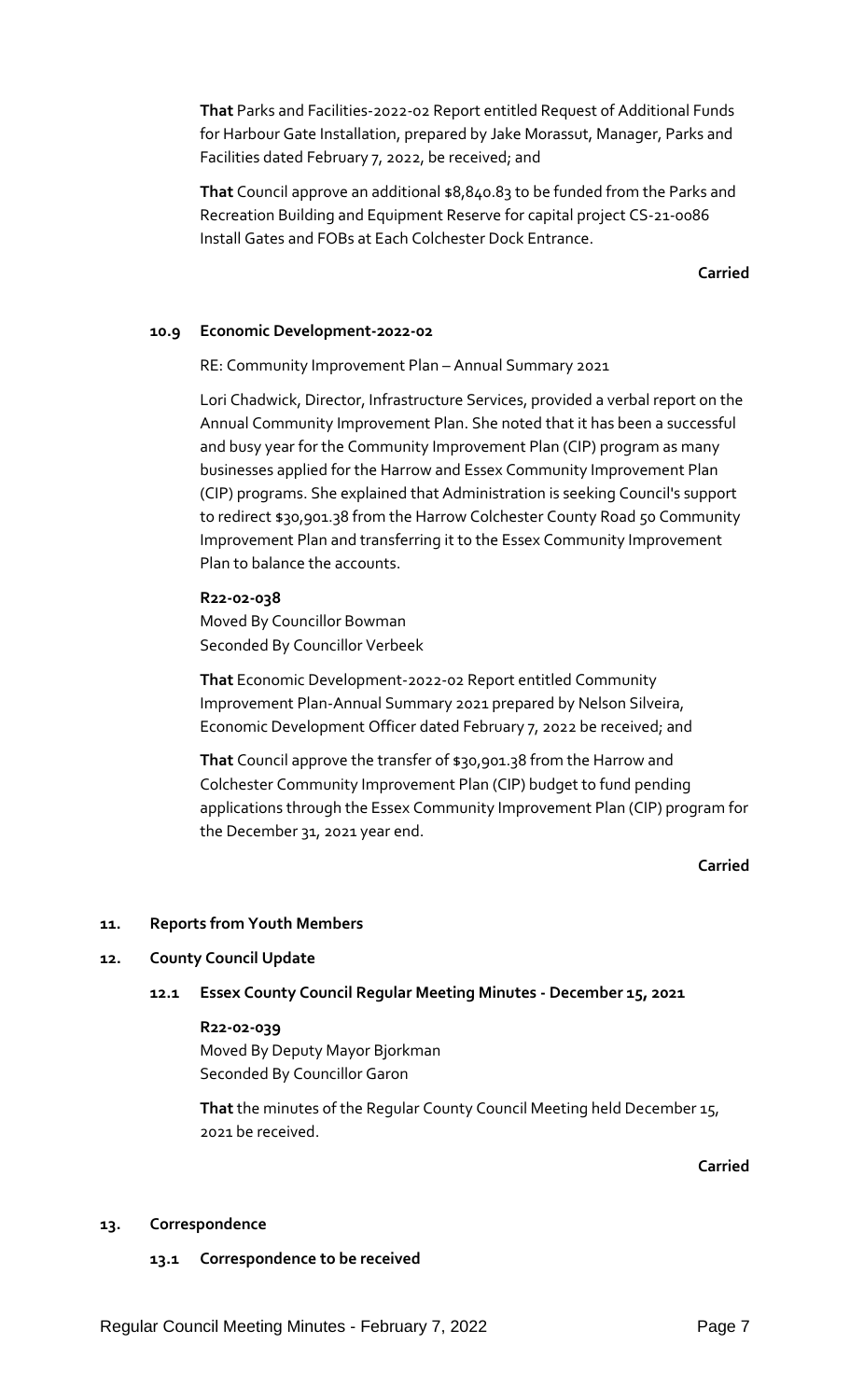**R22-02-040**

Moved By Councillor Garon Seconded By Deputy Mayor Bjorkman

**That** all of the correspondence listed in Agenda Item 13.1 be received and, where indicated, to further share such information with the community using suitable methods of communication.

### **Carried**

13.1.1 Town of Essex Community Heritage Preservation Award and Heritage Bursary

RE: Call for Nominations

13.1.2 Ministry of Finance

RE: Property Tax Decisions for the 2022 Taxation Year

13.1.3 Ministry of Finance

RE: Applications Now Open for Ontario Business Costs Rebate Program

13.1.4 Ministry of Municipal Affairs and Housing

RE: Municipal Modernization Program

13.1.5 Ministry of the Environment, Conservation and Parks

RE: Regulatory and Policy Proposals under the Conservation Authorities Act

13.1.6 Essex Region Conservation Authority

RE: 2021 Annual Report

13.1.7 County of Essex

Re: Integrated Management Plan for Plastics

13.1.8 County of Essex

RE: Calling on the Province to Give More Support to Small Businesses

13.1.9 Essex-Windsor Solid Waste Authority

RE: Resolution of the Essex-Windsor Solid Waste Authority Board - Regional Food and Organics and Biosolids Waste Management Project

13.1.10 Union Water Supply System

RE: Joint Board of Management Minutes of December 15, 2021

13.1.11 Town of Caledon and Town of Mono

RE: Letter regarding Provincial Offence Courts in Dufferin and Caledon

### **13.2 Correspondence to be considered for receipt and support**

13.2.1 Plympton-Wyoming

Re: Fire Safety Measures - Request to Review the Ontario Fire Code Retrofit Section 9.5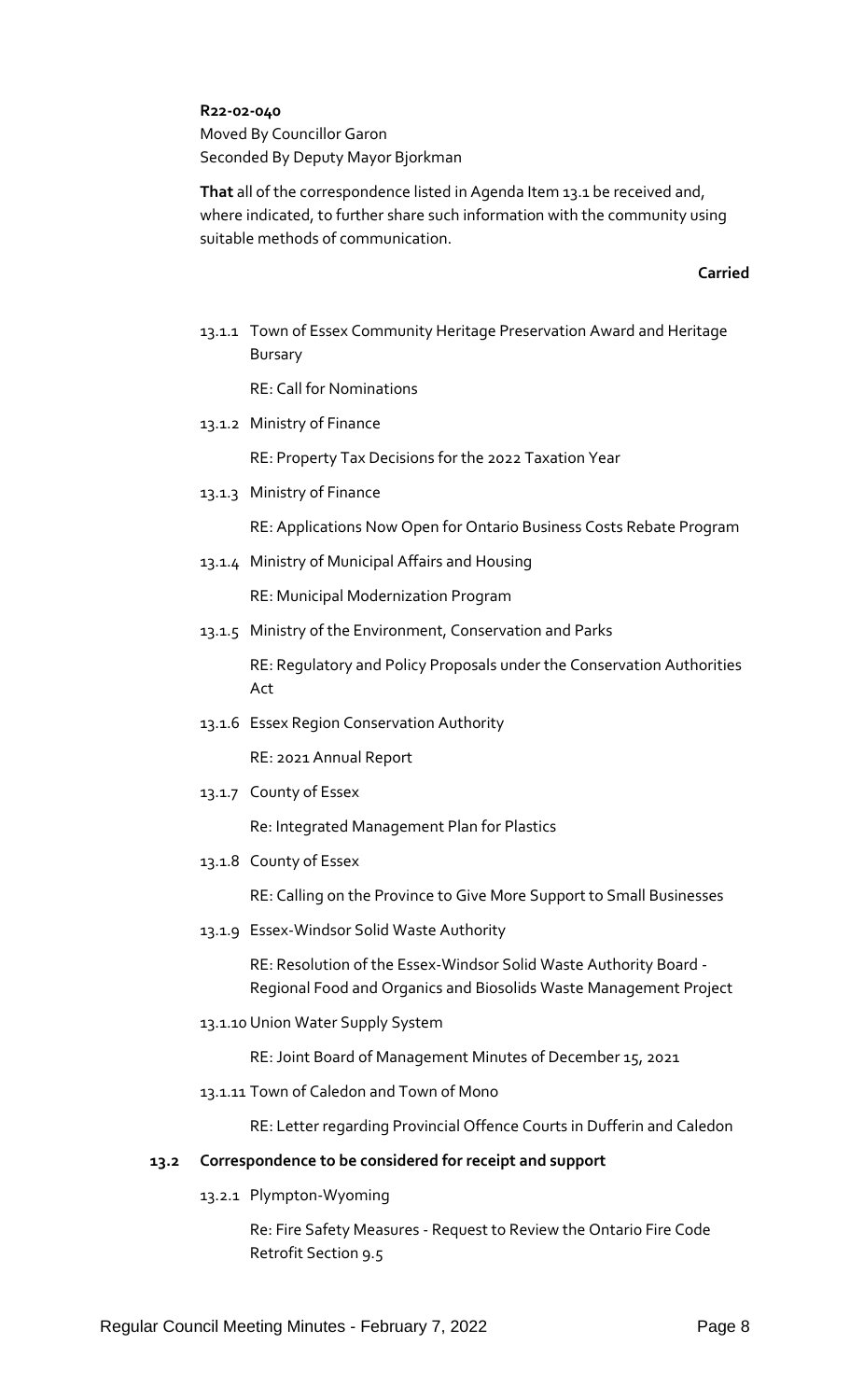**R22-02-041** Moved By Councillor Bondy Seconded By Councillor Garon

**That** the correspondence from Plympton-Wyoming supporting the City of Kitchener dated January 12, 2022 requesting a review of the Ontario Fire Code Retrofit Section 9.5 be received and supported.

**Carried**

# **14. Committee Meeting Minutes**

### **R22-02-042**

Moved By Councillor Bowman Seconded By Councillor Garon

**That** all the Committee Meeting minutes listed in Agenda Item 14, together with any recommendations to Council noted therein, be received, approved and adopted as circulated.

**Carried**

**14.1 Property Standards - November 17, 2021**

## **14.2 Drainage Board - November 24, 2021**

## **14.3 Personnel Committee - January 21, 2022**

### **Recommendation to Council:**

### **PC-22-04**

Moved by Councillor Bondy Seconded by Councillor Bowman

That the Personnel Committee recommend to Council the adoption of the updated Staff Training and Development (Policy 001) as presented in HR Report 2022-03 by resolution at the next regular Council meeting.

### **Carried**

## **14.4 Finance Committee - January 24, 2022**

# **15. Financial**

# **15.1 November 2021 Bank Payments Report**

### **R22-02-043**

Moved By Councillor Vander Doelen Seconded By Councillor Bowman

**That** the Bank Payments Report, including November 2021 cheque register, cheque number 53731 to cheque number 53850 and electronic funds transfer (EFT) payment number EFT005603 to EFT005779 inclusive in the amount of \$2,896,238.43; the Preauthorized Payments for the month of November in the amount of \$279,437.20; and Payroll for the month of November in the amount of \$413,621.81, be ratified as submitted.

**Carried**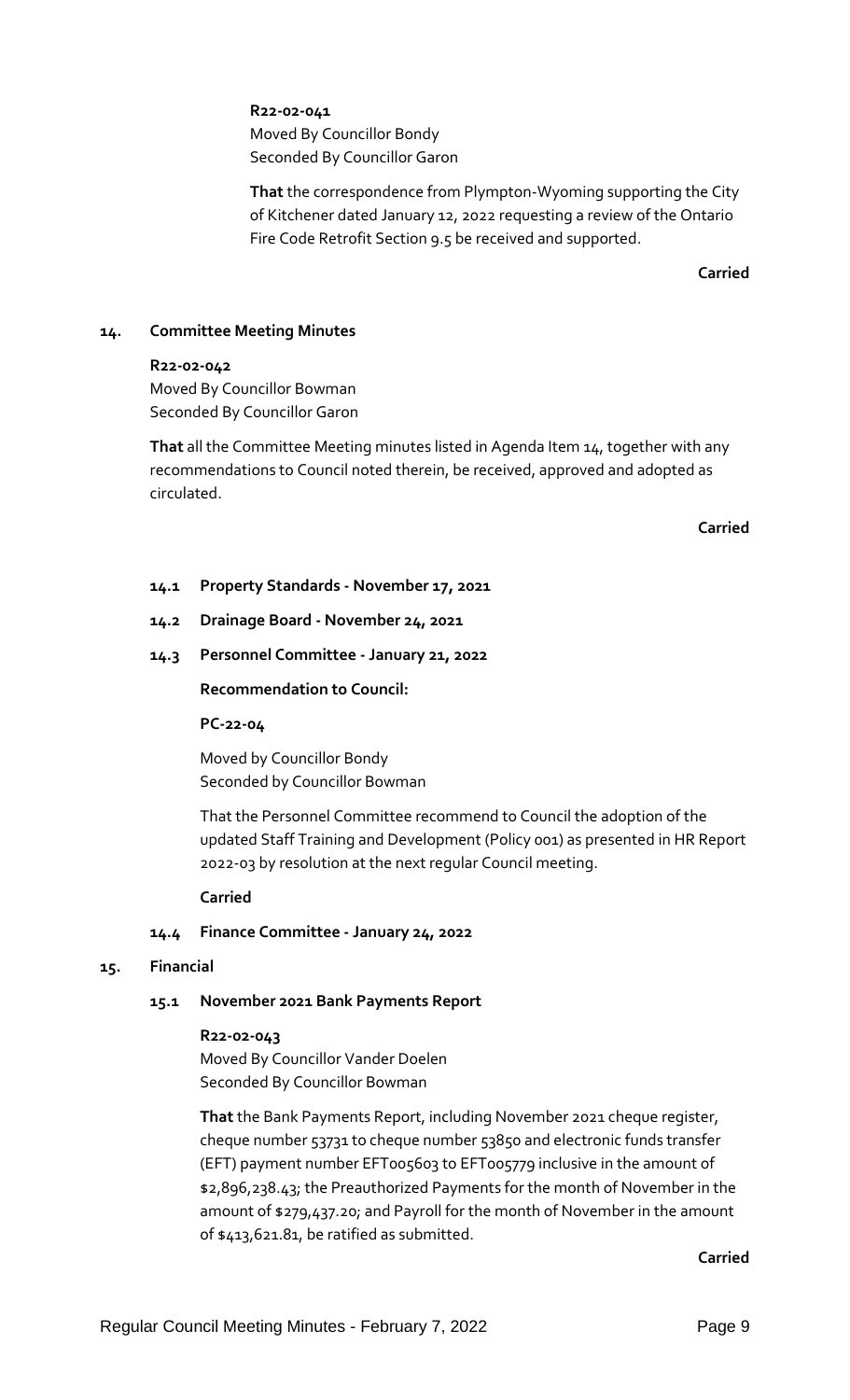# **15.2 December 2021 Bank Payments Report**

### **R22-02-044**

Moved By Councillor Bondy Seconded By Councillor Verbeek

**That** the Bank Payments Report, including December 2021 cheque register, cheque number 53851to cheque number 53942 and electronic funds transfer (EFT) payment number EFT005780 to EFT005936 inclusive in the amount of \$5,443,689.34; the Preauthorized Payments for the month of December in the amount of \$406,558.74; and Payroll for the month of December in the amount of \$656,072.34, be ratified as submitted.

**Carried**

## **16. New Business**

### **17. Notices of Motion**

- **17.1 The following Notice of Motion is being presented this evening and will be brought forward for Council's consideration at the February 22, 2022 Regular Council Meeting.**
	- 17.1.1 Councillor Bondy

Moved By Councillor Bondy

**That** Council give direction to Administration to explore and report back the cost of rehabilitating County Road 20 from Walnut Street easterly to the County of Essex Connecting Link limit in the Community of Harrow, and that the County of Essex be consulted on completing this in partnership under the connecting link agreement.

17.1.2 Councillor Verbeek

Moved By Councillor Verbeek

**That** Council have a discussion regarding the returning to in-person meetings.

### **18. Reports and Announcements from Council Members**

Verbal update from Mayor Meloche regarding E.L.K. Energy.

Mayor Meloche stated that on November 17, 2021 Mayor Snively, Doug Sweet, Chief Administrative Officer and himself met with Kingsville representatives Mayor Santos, Deputy Mayor Queen and John Norton, Chief Administrative Officer of the Town of Kingsville. Representatives from the Town Kingsville expressed the following concerns:

- 1. Tree Trimming is seemingly complaint driven and not a preventative maintenance.
- 2. Communication needs to improve with residents on issues such as power outages.

3. The lack of communication regarding delays in developments and wait times to developers on equipment (i.e. transformers).

4. The Town of Kingsville noted examples of contractors that were hired by E.L.K. Energy to complete work however E.L.K. did not take ownership of the contractors' work stating that when a resident files a complaint with E.L.K. regarding a contractor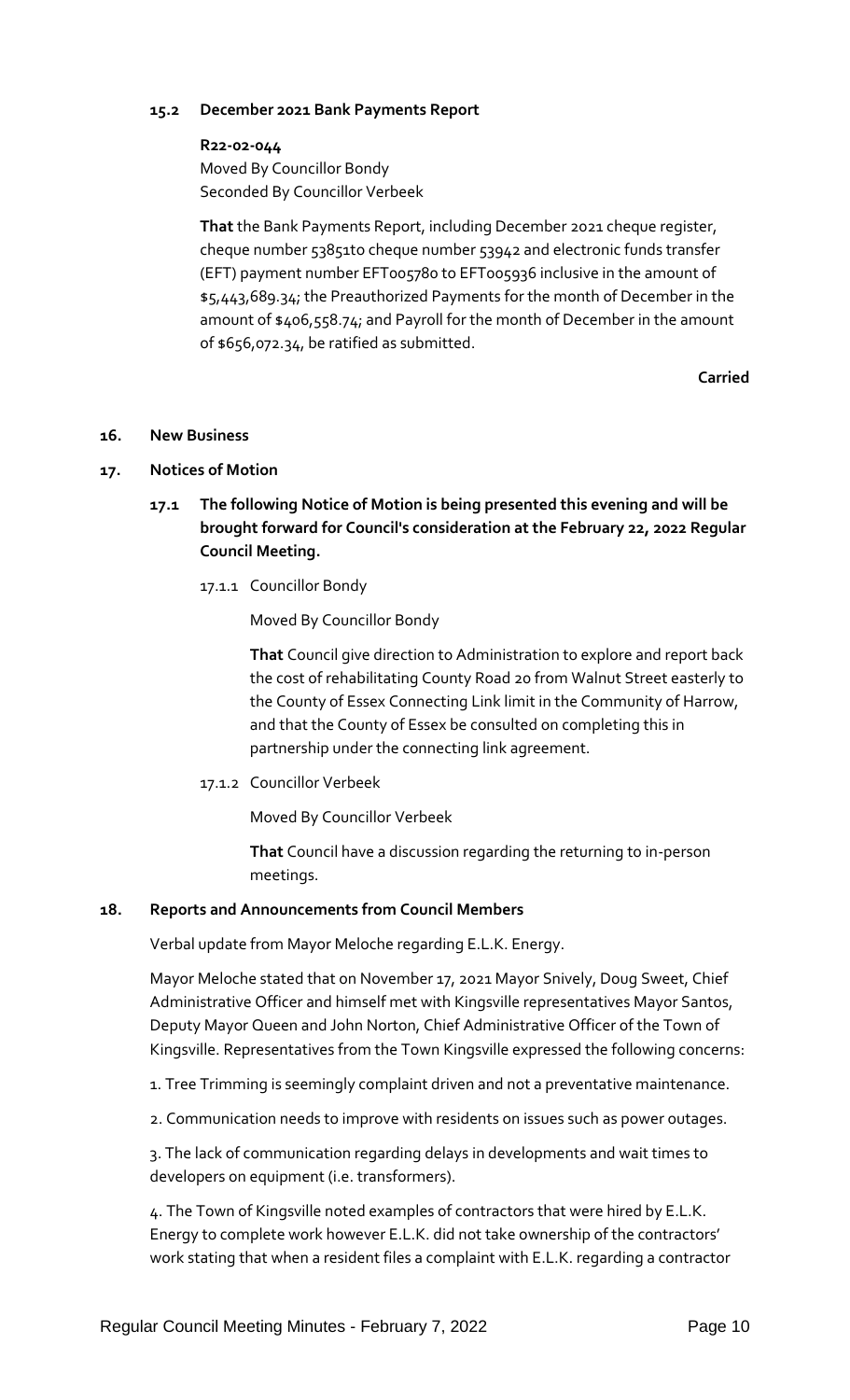they are advised to contact the contractor themselves rather than E.L.K. contacting the contractor.

The representatives from Essex and Kingsville agreed that the communication and customer service from E.L.K. Energy needs improved. It was also noted that E.L.K.'s website does not list their current board members.

Mayor Meloche stated that the Town of Essex had a meeting scheduled with Hydro One for early 2022 however the meeting was postponed.

### **19. By-Laws**

### **19.1 By-Laws that require a third and final reading**

19.1.1 By-Law 2113

Being a by-law to confirm the proceedings of the January 17, 2022, Regular Meeting of Council of The Corporation of the Town of Essex

**R22-02-045** Moved By Councillor Vander Doelen Seconded By Councillor Garon

**That** By-Law 2113 being a by-law to confirm the proceedings of the January 17, 2022, Regular Meeting of Council of The Corporation of the Town of Essex be read a third time and finally passed on February 7, 2022.

## **Carried**

### **19.2 By-Laws that require a first, second, third and final reading**

19.2.1 By-Law 2118

Being a by-law to amend By-Law Number 2107, being a by-law to establish Water and Sanitary Sewer Rates and Charges

### **R22-02-046**

Moved By Councillor Bowman Seconded By Deputy Mayor Bjorkman

**That** By-Law 2118 being a By-Law to amend By-Law Number 2107, being a by-law to establish Water and Sanitary Sewer Rates and Charges be read a first, a second and a third time and finally passed on February 7, 2022.

### **Carried**

## 19.2.2 By-Law 2119

Being a by-law to provide for an interim tax levy and to provide for the payment of taxes and to provide for penalty and interest

### **R22-02-047**

Moved By Councillor Garon Seconded By Councillor Bowman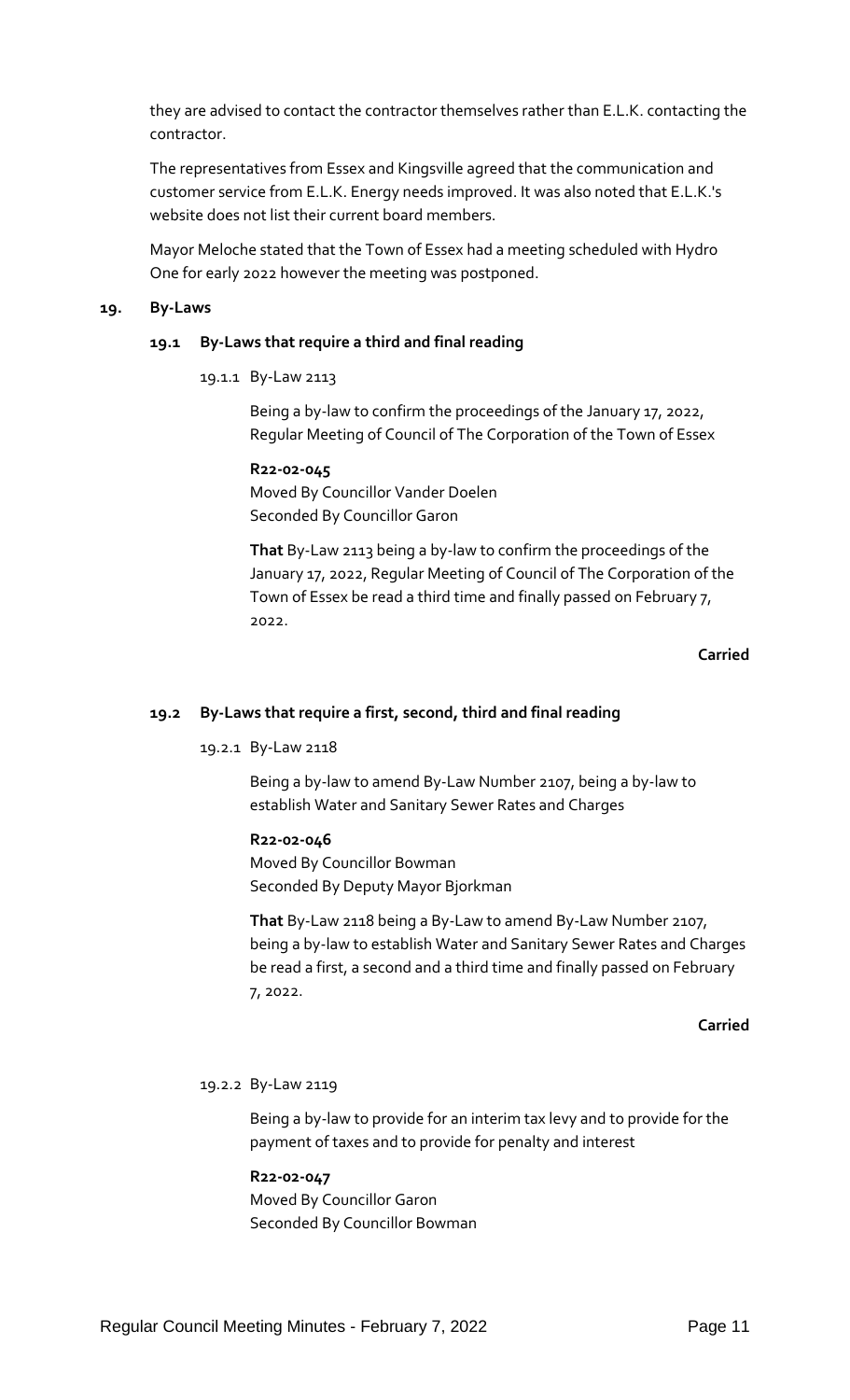**That** By-Law 2119 being a by-law to provide for an interim tax levy and to provide for the payment of taxes and to provide for penalty and interest be read a first, a second, and a third time and finally passed on February 7, 2022.

### **Carried**

## 19.2.3 By-Law 2123

Being a By-law to to enter into a Wages and Benefit Agreement between the Corporation of the Town of Essex and its Firefighter Employees

**R22-02-048** Moved By Councillor Garon Seconded By Councillor Bowman

**That** By-Law 2123 being a by-law to to enter into a Wages and Benefit Agreement between the Corporation of the Town of Essex and its Firefighter Employees be read a first, a second and a third time and finally passed on February 7, 2022.

**Carried**

### 19.2.4 By-Law 2124

RE: Human Resources Information System (HRIS)

Being a by-law to enter into an Agreement between The Corporation of the Town of Essex ("the Recipient") and Her Majesty in right of Ontario as represented by the Minister of Municipal Affairs and Housing (the "Province")

**R22-02-049** Moved By Deputy Mayor Bjorkman Seconded By Councillor Bowman

**That** By-Law 2124 being a by-law to enter into an Agreement between The Corporation of the Town of Essex ("the Recipient") and Her Majesty in right of Ontario as represented by the Minister of Municipal Affairs and Housing (the "Province") be read a first, a second and a third time and finally passed February 7, 2022.

### **Carried**

### 19.2.5 By-Law 2125

RE: Strategic Plan for Town of Essex's Information Technology (IT) Department

Being a by-law to enter into an Agreement between The Corporation of the Town of Essex ("the Recipient") and Her Majesty in right of Ontario as represented by the Minister of Municipal Affairs and Housing (the "Province")